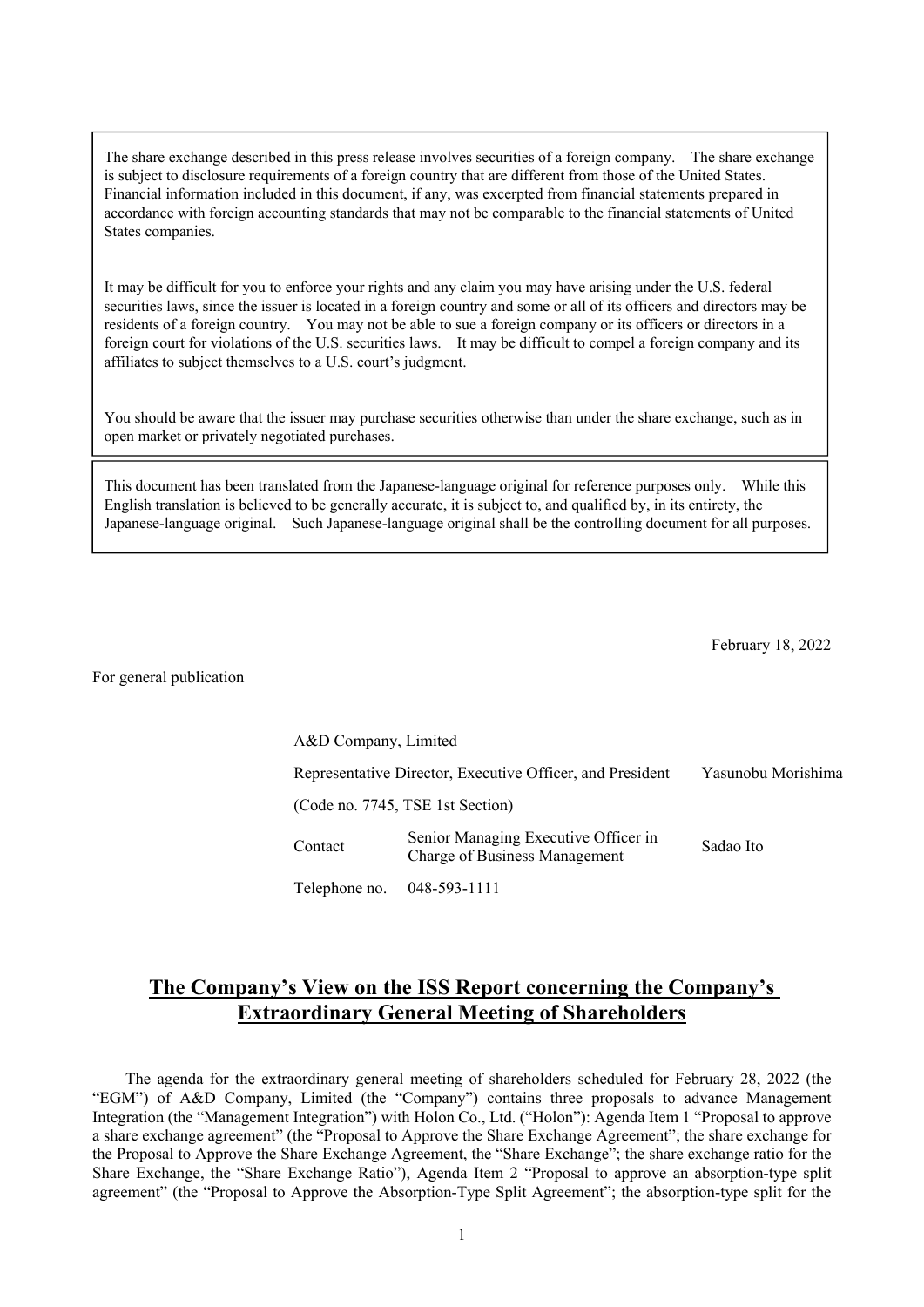Proposal to Approve the Absorption-Type Split Agreement, the "Absorption-Type Split"), and Agenda Item 3 "Proposal to partially amend the Articles of Incorporation" (the "Proposal to Amend the Articles of Incorporation"). The Company has confirmed that Institutional Shareholder Services Inc. ("ISS"), a firm that advises investors on the exercise of voting rights, has published a report (the "ISS Report") recommending votes against all of these proposals at the EGM.

The Company has already explained its view on these proposals to the EGM in the General Meeting Reference Documents, etc. prepared for the EGM. The Company hereby explains its view on the ISS Report to enable shareholders to better understand the Company's view regarding the proposals to the EGM.

The Company asks the Company's shareholders to take the views below into account in the exercise of voting rights at the EGM.

#### **1. View expressed by ISS in the ISS Report**

In the ISS Report, ISS recommends a vote against the Proposal to Approve the Share Exchange Agreement and also votes against the Proposal to Approve the Absorption-Type Split Agreement and Proposal to Amend the Articles of Incorporation that precede the Proposal to Approve the Share Exchange Agreement. Below is a summary of its reasons.

- 1) Insufficient information has been disclosed on the Board of Directors' deliberations and decisionmaking process for the Management Integration (Reason 1)
- 2) There is no clear roadmap to achieve the synergy sought in the Management Integration (Reason 2)
- 3) The reaction of the market after public announcement of the Management Integration has been negative (Reason 3)

#### **2. The Company's view on the ISS Report**

(1) The Company's view on Reason 1

One of the reasons ISS gives for recommending a vote against the Proposal to Approve the Share Exchange Agreement is insufficient disclosure of information on the Board of Directors' deliberations and decision-making process for the Management Integration.

However, the Company has disclosed necessary and sufficient information on the Share Exchange (including the course of negotiations on the Share Exchange Ratio) in accordance with applicable laws, regulations and the rules, etc. of financial instruments exchanges. More specifically, in "Notice Concerning Management Integration of A&D Company, Limited and Holon Co., Ltd. (Execution of Share Exchange Agreement Between A&D Company, Limited and Holon Co., Ltd.; Transition by A&D Company, Limited to Holding Company Structure Through Absorption-Type Company Split, and Change to Trade Name and Partial Revision of Articles of Incorporation)" dated November 29, 2021 (the "Management Integration Press Release"), the General Meeting Reference Documents for the EGM, and the prior disclosure documents for the Share Exchange and Absorption-Type Split, etc., the Company has disclosed sufficient information to aid the decision-making of the Company's shareholders regarding the Management Integration, such as the background and purpose, etc. of the Management Integration, the nature of the Management Integration, the basis and reasons for details of allotments in the Share Exchange and Absorption-Type Split, matters relating to calculations for the Share Exchange, and measures to ensure fairness and avoid conflicts of interest. The information disclosed is also sufficient in comparison to precedents of similar transactions by other companies.

ISS also seems to take issue with the lack of disclosure as to whether the Company has established a special committee to ensure the fairness and transparency of the Management Integration. The company has not established a special committee to deliberate the Share Exchange; however, the Company is the parent company of Holon and there are no structural conflict of interest problems in connection with the Share Exchange from the Company's perspective, and therefore, there are no concerns that the Board of Directors of the Company prioritizes the interests of specific shareholders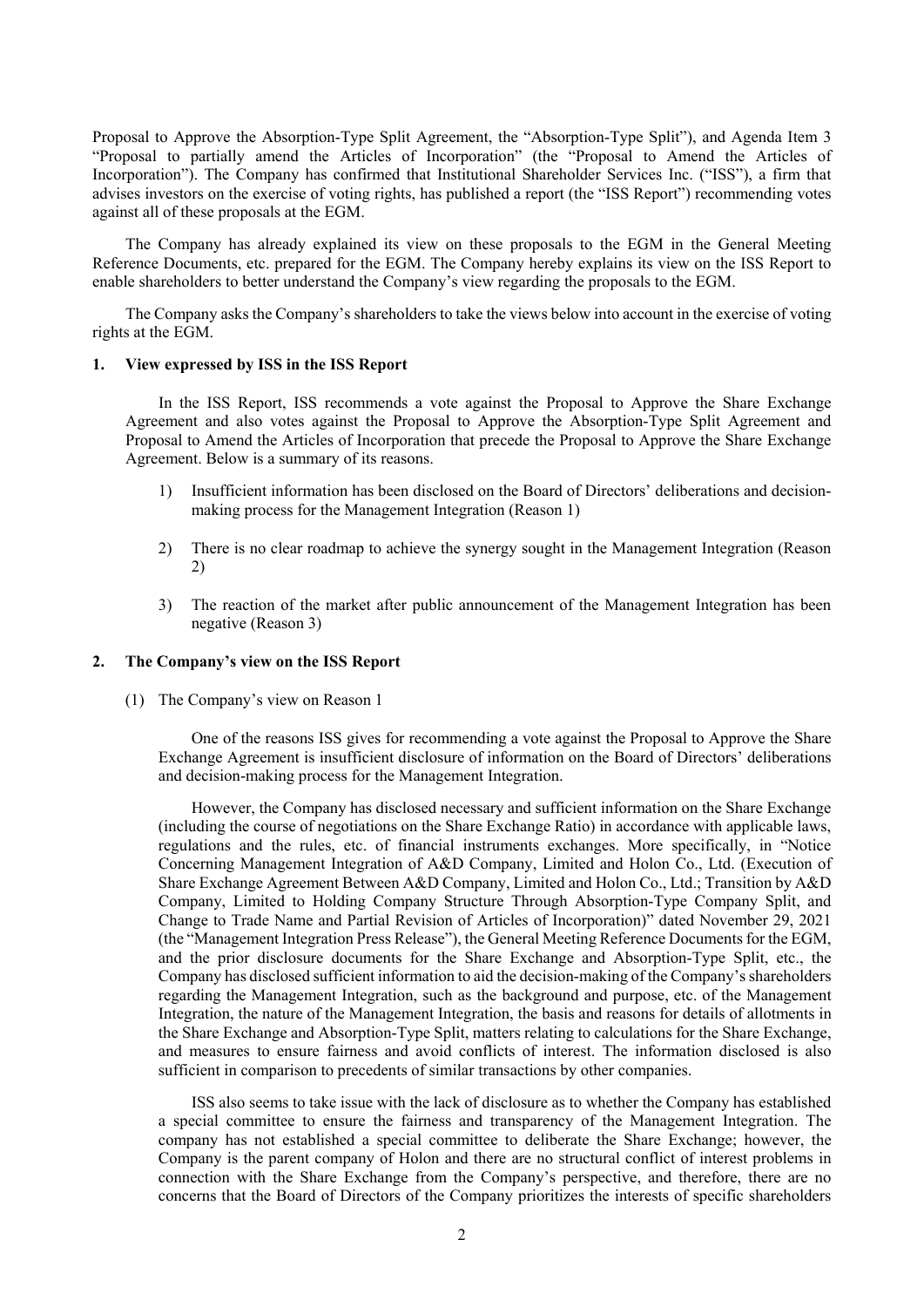over those of other shareholders, and no problems related to information asymmetry between shareholders as buyer and shareholders as seller. In addition, the Company selected Plutus Consulting Co., Ltd. as a third-party appraiser independent of both itself and Holon, and obtained from Plutus Consulting a share exchange ratio calculation statement concerning the Share Exchange Ratio and an opinion statement to the effect that the Share Exchange Ratio is appropriate and fair from a financial perspective (a fairness opinion) on November 26, 2021. The Company also selected Mori Hamada & Matsumoto as its legal advisor, and that firm provided legal advice to the Company on the method and course, etc. of decision-making by the Board of Directors, including procedures for the Share Exchange, to ensure the fairness of the transaction. The Company therefore considers the establishment of a special committee to be unnecessary, and disclosure of that decision to likewise be unnecessary.

Note that the Board of Directors resolved on November 29, 2021 to execute the Share Exchange with the unanimous approval of all directors, including Mr. Hiroshi Kawada, Mr. Yasuhiro Daisho and Mr. Yutaka Inui, who are outside directors and registered as independent officers. This meeting of the Board of Directors was attended by three corporate auditors with no interests in Holon, and all three corporate auditors expressed the opinion that there were no objections to this resolution.

### (2) The Company's view on Reason 2

Another reason given by ISS for recommending a vote against the Proposal to Approve the Share Exchange Agreement is the lack of a clear roadmap for achieving the synergies sought by the Management Integration.

However, in the Management Integration Press Release and the General Meeting Reference Documents for the EGM, the Company disclosed that by creating a holding company structure through the Management Integration, the Company will endeavor (1) to strengthen the group strategy function, (2) to effectively use group management resources, and (3) to maximize value for stakeholders (shareholders, suppliers and customers, employees etc.). It also disclosed that the company had determined it would be able to achieve the following synergies from the Management Integration: 1) development of next-generation inspection equipment through combining technologies of the Company and Holon, 2) reduced costs through use of the Company group purchasing functions, 3) increased productivity through use of the Company group production facilities, and 4) use of the Company's overseas locations. This was also explained in the Second Quarter Briefing held on November 30, 2021 (the "Investor Briefing").

Another reason given by ISS for recommending a vote against is that it is questionable whether resources could be more effectively utilized under the Management Integration than they currently are because Holon is already under the Company's control. As disclosed in the Management Integration Press Release, Investor Briefing and the General Meeting Reference Documents for the EGM, the Company and Holon entered into a parent-subsidiary relationship in 2018 and have grown together by establishing a deep relationship as business partners. However, because this is a relationship between the listed parent and a listed subsidiary, Holon, as the listed subsidiary, is required to maintain the independence of its management and protect the interests of minority shareholders. This necessarily limits the degree to which the Company and Holon are able to utilize, etc. their management resources. The Company believes that creating a holding-company structure through the Management Integration is crucial to promoting greater mutual understanding and more effective utilization of management resources while maintaining the relationship of trust between the companies. It would enable the companies to resolve tasks to be addressed by aligning the direction of the group more than before and creating a structure that can rapidly respond to the changing business environment, specifically the expected future increase in demand from the EV (electric vehicle) and semiconductor industries, while utilizing the strengths of each of the companies. The synergies described above cannot be achieved under the current relationship as listed parent and listed subsidiary, and the Company believes that it will only be by executing the Management Integration that the companies will be able to achieve synergies not limited to technical matters. The Company and Holon have built up a relationship as business partners over more than 30 years, and given that relationship and their historical collaboration on technology, the Company believes that it is fully feasible for the Management Integration to achieve the synergies described above.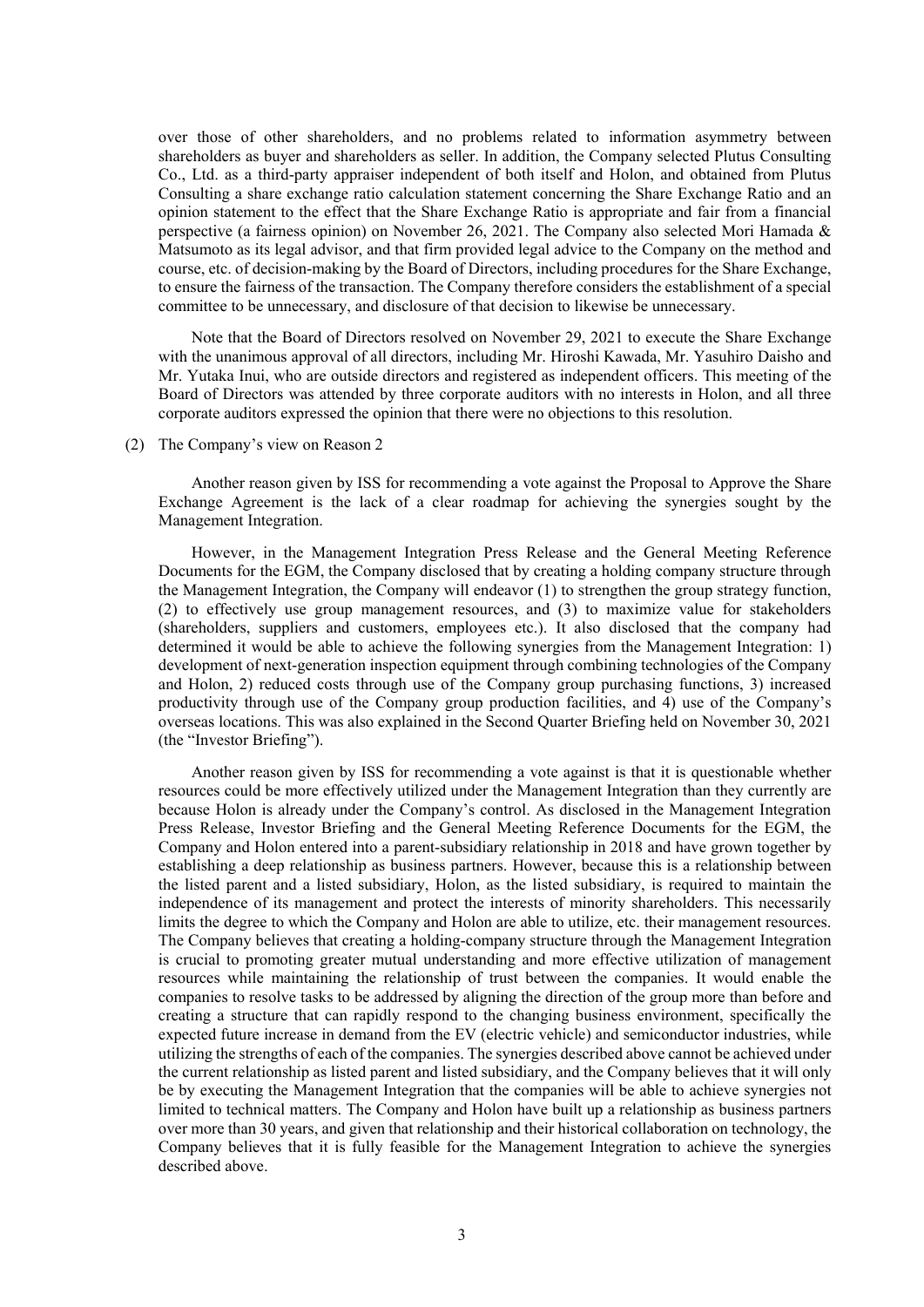The Share Exchange will result in dilution for the Company's shareholders in light of lower percentages of voting rights because of the allotment of the Company's shares to Holon shareholders, but the Company does not believe there will be any dilution of economic value. On the contrary, the Company believes that after the Management Integration, the Company's share value has the potential to grow even more than before as a result of collaboration between the Company and Holon under the holding-company structure to maximize the strengths of the companies and achieve synergies rapidly.

### (3) The Company's view on Reason 3

ISS gives the market having reacted negatively after public announcement of the Management Integration as a reason for recommending a vote against the Proposal to Approve the Share Exchange Agreement, because it considers that the reaction to be an indication that the Management Integration will not be in the interests of the Company's shareholders.

However, the Company's market share price has experienced a series of ups and downs since the announcement of the Management Integration, and one cannot therefore necessarily conclude that the market's reaction to the Management Integration has been negative.

More specifically, the Company's market share price experienced a sharp rise from the JPY900s to the JPY1300s in a matter of days after the announcement on November 9, 2021 of our FY2021/Q2 results and revised medium-term business plan. However, as the impact of the announcement waned, the Company's share price was in decline until the day before publication of the Management Integration Press Release, and the release came in the midst of this downtrend. Thereafter, the share price continued to decline until temporarily reaching the JPY1000s, but starting on December 3, 2021, the trend reversed upward, and by the end of December the share price had increased to the high JPY1200s, a rate of increase that far exceeded the TOPIX growth rate.

ISS notes that during the period from the publication of the Management Integration Press Release until February 3, 2022, the date on which the ISS Report was written, the Company's share price had a negative percentage change below that of the TOPIX, but from January 2022 onward, the decline in the Company's share price was presumably influenced by the global decline in share prices in reaction to expected rate hikes by the FRB and the growing tensions over Ukraine. In particular, the Company and Holon are involved in EVs (electric vehicles) and semiconductors, two sectors with relatively high share price volatility, and it is possible that this too had a strong influence on the Company's share price.

The Company therefore believes ISS's assessment of the Company's market share price to be unreasonable. Market share prices are significantly influenced by market factors including the balance between supply and demand, social conditions, and interest rates. The Company believes it is unreasonable to conclude that there are indications that the Management Integration is not in the interests of the Company's shareholders simply on the basis of the Company's market share price after public announcement of the Management Integration.

## **3. Final comments**

By conducting the Management Integration, the Company believes it will become possible to resolve tasks to be addressed by aligning the direction of the group more than before and creating a structure that can rapidly respond to the changing business environment while utilizing the strengths of each of the Companies, and it will be possible to further increase the corporate value of the Company and Holon and the common interest of all of the Company's shareholders.

The Company encourages the Company's shareholders to take account of the Company's views expressed above and to carefully consider how they exercise their voting rights on the proposals to the EGM.

End of document